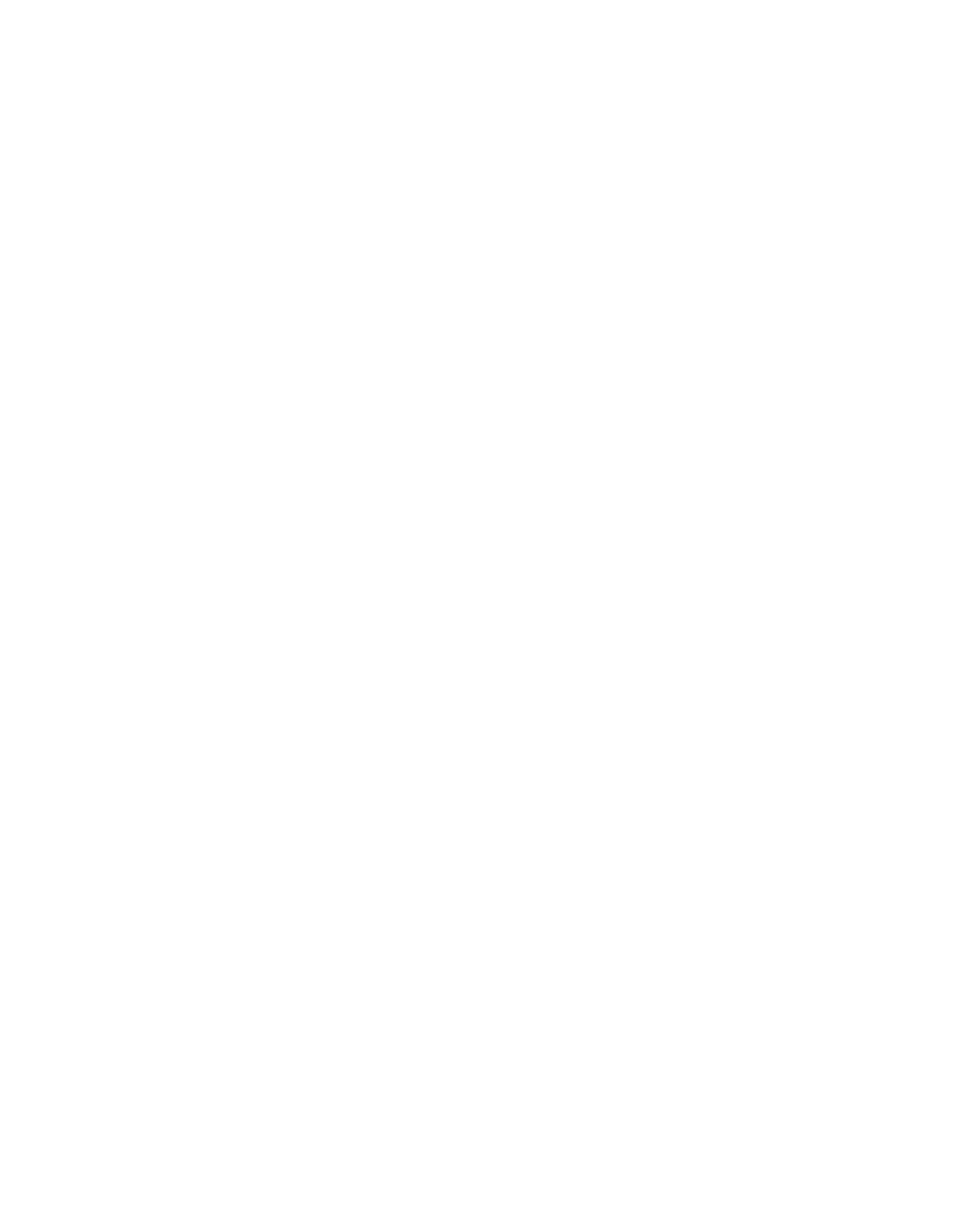## **COLLEGE OF SURGEONS OF EAST, CENTRAL AND SOUTHERN AFRICA**

**Regulations and Syllabus for Fellowship Examination in Paediatric Orthopaedic Surgery leading to the qualification of FCS Paed-Ortho(ECSA)**

**Table of Contents**

| Annex - Fellowship in Paediatric Orthopaedics Training Guidelines  10 |  |
|-----------------------------------------------------------------------|--|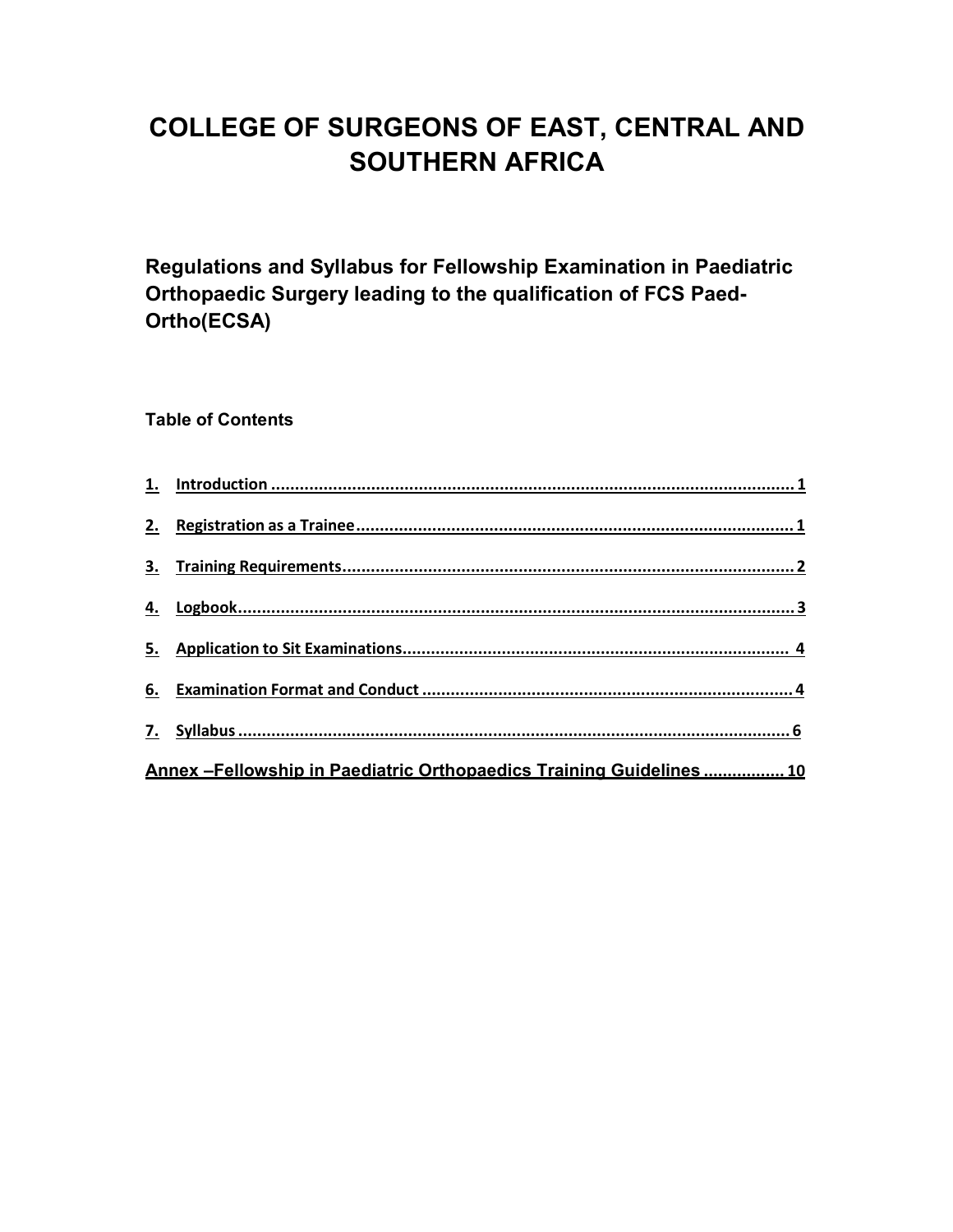## **1. Introduction**

The College of Surgeons of East Central and Southern Africa awards Membership (MCS(ECSA)) and Fellowship (FCS(ECSA)) qualifications. Approved trainee surgeons shall be trained in the hospitals of the region with guidance and support provided by the College.

The Fellowship examination in Paediatric Orthopaedic Surgery leads to the qualification of Fellow of the College of Surgeons of East, Central and Southern Africa, FCS Paed-Ortho(ECSA). This fellowship is recognition that the candidate has reached the level of knowledge, understanding and practice of surgery sufficient to practice independently at a consultant or specialist level. It should be recognised, however, that surgery is not a static art and fellows should continue to increase knowledge and skills by means of research, conferences, meetings and reading.

The information given in this document is intended as a guide to persons sitting the College examinations and shall not be deemed to constitute a contract or the terms thereof between the College and a candidate or any third party, or representations concerning same.

The College is not responsible and shall not be bound by errors in, or omissions from these regulations; the College reserves the right to revise, amend alter or delete academic regulations at any time by giving such notice as may be determined by COSECSA Council in relation to such changes.

## **2. Registration as a Trainee**

Applications to register as a trainee must be made online on the COSECSA website. In order to register you will need an electronic copy of your primary medical qualification, your medical council (or equivalent) registration, a passportstyle photo, and, if applicable, copies of any other surgical qualifications you may have. Applications will only be accepted online. Applications will be assessed by COSECSA, and if found suitable, applicants will be accepted to the training programme provisional upon payment of the programme entry fee.

The programme entry fee can be paid online, by bank transfer to the COSECSA Secretariat bank account in Arusha, Tanzania or to the COSECSA Country Representative.

On receipt of the registration fee, the Secretariat will send the candidate:

- Personal login details, which will allow access to the COSECSA Electronic Logbook and e-learning platform (School for Surgeons)
- Assessment forms to be filled in at the end of every training post by the trainee and the supervising consultant.
- A registration number, which remains unique to the candidate.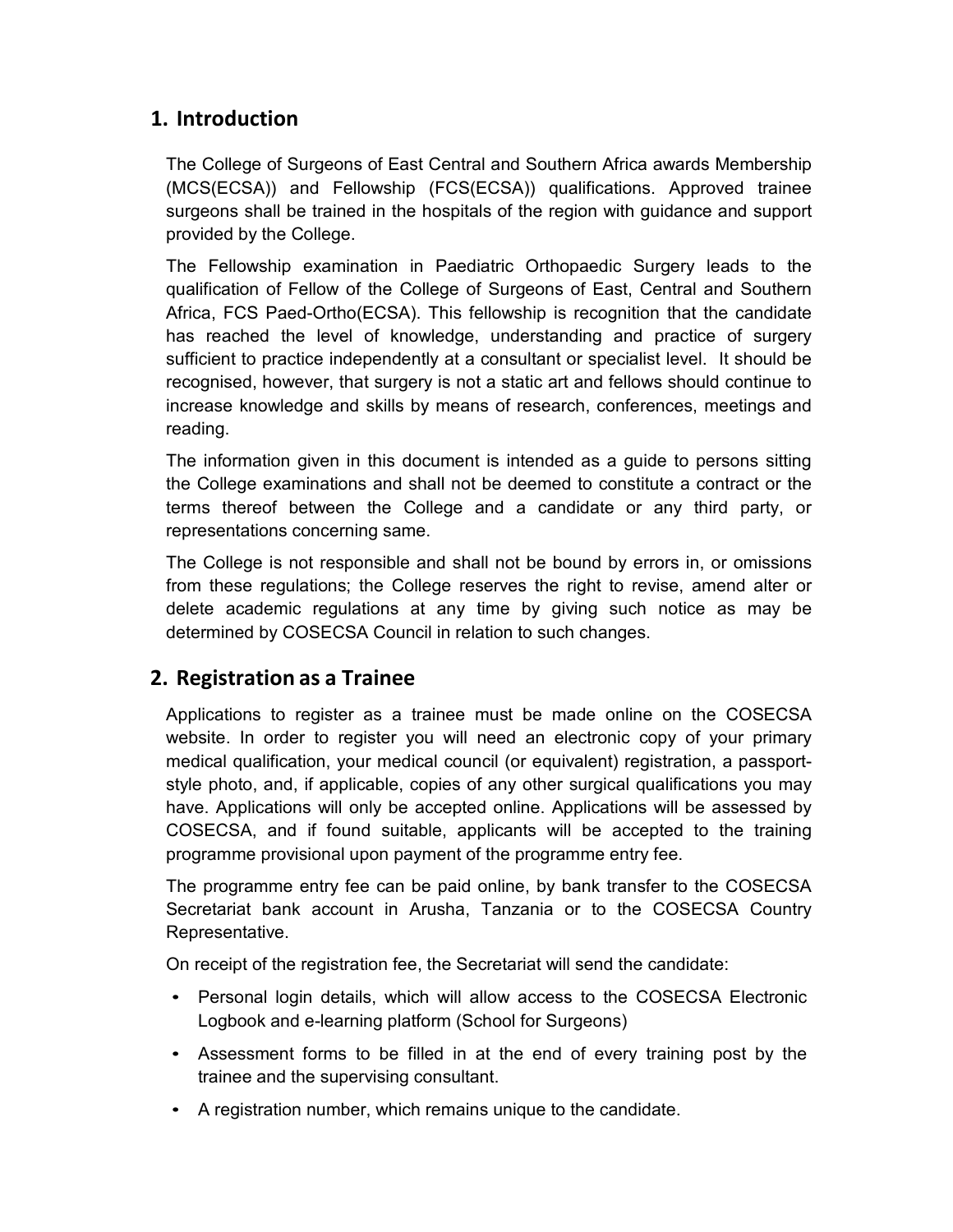## **3. Training Requirements**

All requirements below will need to be fulfilled without exception.

- 3.1. Before being eligible to sit for the fellowship examination in Paediatric Orthopaedic Surgery, candidates will be required to be registered with the College (see Section 2 above).
- 3.2. Candidates must be registered in the FCS Paediatric Orthopaedic Surgery training programme for at least two years before appearing in the FCS Paed-Ortho Examination. Registration by the end of February in a given year allows that year to count as a full year of training and will enable the candidate to sit the Clinical/Oral examination at the end of the following year.

#### **Training Posts:**

• 1<sup>st</sup>year – Formal Paediatric Orthopaedic/TraumaEducation

Candidates will have to spend **1 full year** in a recognised supervised training post which has a COSECSA accredited Trainer. This year must involve the treatment of Paediatric Orthopaedic and trauma emergencies and Paediatric Orthopaedic and trauma elective conditions.

The Trainee and Trainer should fill in assessment forms for this training post.

• 2nd year – Continued hands-on training and completion of the logbook, Training workshops, Clinical research and Publication. This shall be completed by the exit examinations as indicated in section **5**.

Forms to fill in for each training post are provided for each candidate.

- 3.3. Candidates for the fellowship examination in Paediatric Orthopaedic Surgery should normally have passed the Orthopaedic fellowship examination of this College and possess the qualification FCS(ECSA).
- 3.4. Exemption to the requirement of possessing the FCS(ECSA) qualification may be given to those who have passed an equivalent examination. In order to obtain an exemption, applicants must either:
	- 3.4.1. Have completed an MMed (Orthopaedics/Trauma) qualification in one of the constituent COSECSA countries or in a COSECSA accredited training centre outside the COSECSA region.
	- 3.4.2. Have completed FRCS, FCS(SA) in orthopaedics/traumatology or another similar qualification in orthopaedics and be working as a specialist surgeon in a COSECSA country. The orthopaedic surgical training examinations of other colleges and institutions may also be acceptable but each one will have to be reviewed by the Examination and accreditation Committee of the College before exemption can be given.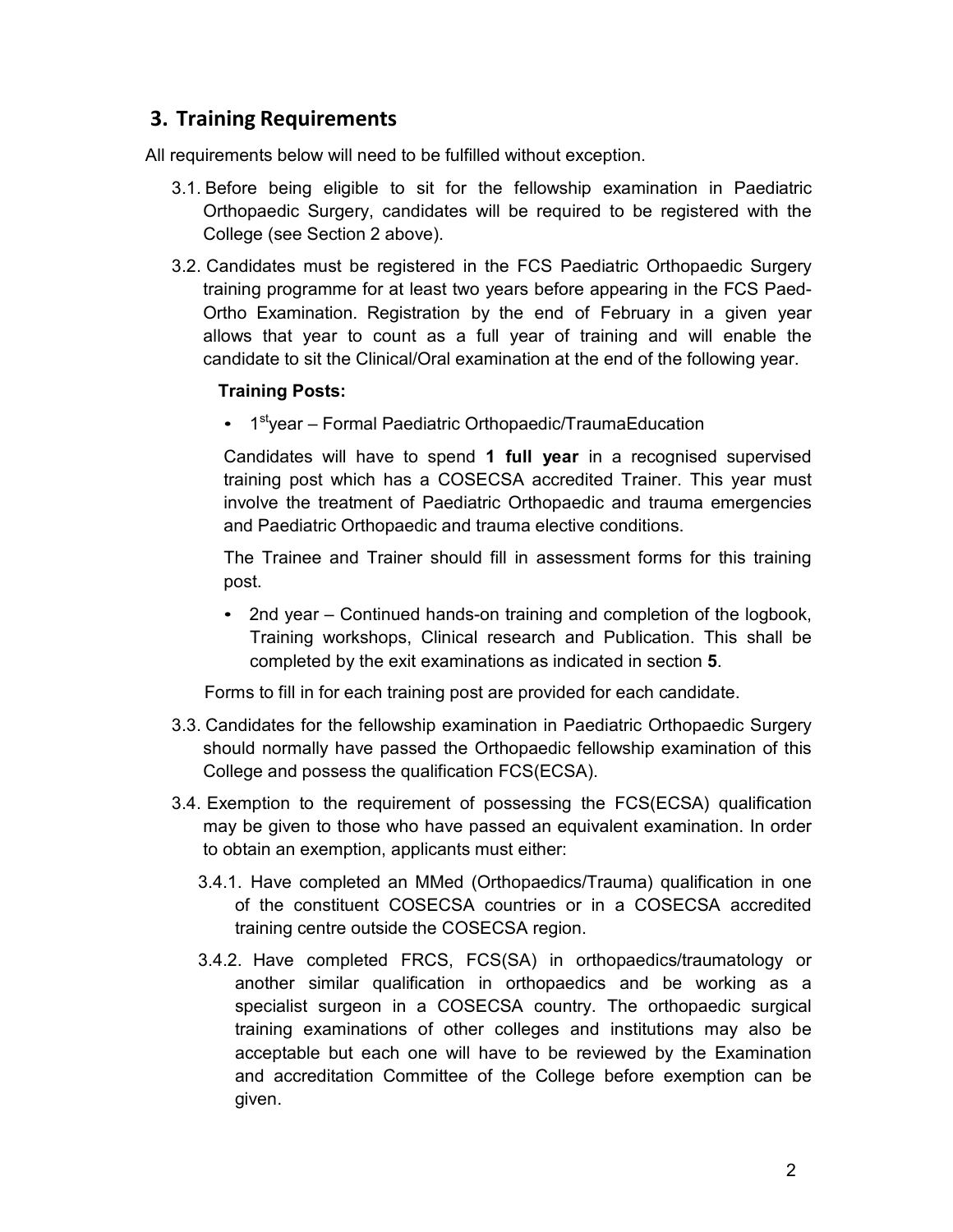- 3.4.3. Candidates who are granted exemptions will be required to register with COSECSA by the end of February in the year in which they intend to start their formal training.
- 3.5. Candidates are required to have spent two years in supervised COSECSA accredited training posts.

## **4. Logbook**

FCSPaed-Ortho candidates are required to use the COSECSA electronic logbook.

During the training period candidates must keep a logbook recording all of their training experience. The book should be available for inspection at any time by the Country Representatives. Consolidation sheets should be filled in every 6 months and a final consolidating sheet filled in to cover the whole training period. The logbook should also contain details of all courses attended and the trainee and post assessment forms for the whole training period.

More detail on completing logbooks is provided in the logbook itself.

Before submission for the examination the Country Representatives should check the logbook for completion, fill in and sign a checklist, which remains at the front of the logbook.

At the August council meeting of each year, the Country Representatives will hand over to the Panel head,appointed by the Examinations and Credentials Committee, a copy of the checklist together with copies of the Training post assessment form, Trainee assessment form and the final consolidation sheet (up to August) of all the candidates taking the examination that year.

The logbook should be submitted to the examination administration secretarybefore the start of the clinical and oral examinations.Candidates will not be allowed to sit for the examination if this is not done.

Candidates are required to log all operations for the duration of their training period in the electronic logbook.

In advance of the examinations, details from each candidate's electronic logbook will be made available to their Country Representatives and the COSECSA Examinations and Credentials Committee.

At the examinations, details from each logbook will be provided to the relevant oral examiners.

Only operative experience logged in the electronic logbook will be taken into account and candidates will not be allowed to sit for the examination if operative experience is not adequately recorded.

Before the start of the clinical and oral examinations, a print out of the electronic logbook operations list (signed by the trainee's supervisor) and consolidation sheet should be handed to the examination administration secretary.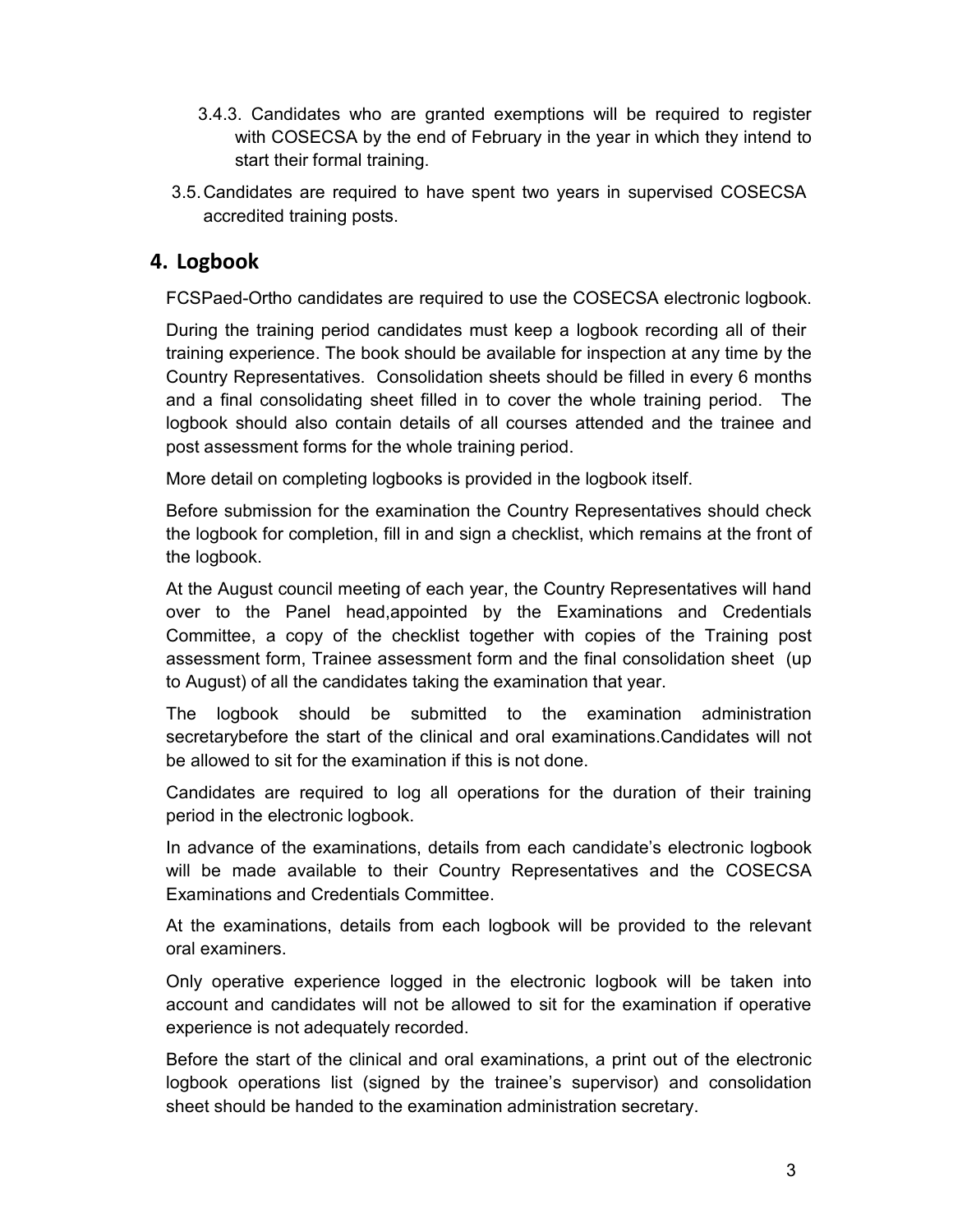## **5. Application to Sit Examinations**

- 5.1. Candidates should submit the examination fee by the end of July in the year of their exam. Examination fees can be paid online, by bank transfer to the COSECSA Secretariat bank account in Arusha, Tanzania or to the COSECSA Country Representative.
- 5.2. On receipt of the examination fee, candidates will be informed of the precise times, dates and places for the exams.
- 5.3. By applying to the examination a candidate agrees to be bound by the rules and regulations of the College.
- 5.4. If a candidate withdraws from an exam not less than 12 weeks before the exam is due, then the fee can be transferred to the next exam date. Fees will not normally be returned if the candidate withdraws permanently, unless due to special circumstances as determined by the College Council.
- 5.5. Candidates must pass the examination within four years of their first attempt. After this they will not be allowed to re-sit. A total of four attempts only will be allowed.
- 5.6. Candidates who pass the written examination but fail the oral and clinical examinations, may attempt the oral and clinical examinations for a maximum of two more years without having to rewrite the written examination, all within a period of four years in total.

## **6. Examination Format and Conduct**

The standards of the examination will be set by the Examinations and Credentials Committee of the College, which will recommend to Council those standards required by both examiners and candidates. A panel of examiners will be chosen by the Examinations and Credentials Committee from amongst Fellows of the College for each examination. A register of examiners will be kept by the chairman of the Examinations and Credentials Committee. An examination board will be constituted for each diet of examinations, comprising the chairman of the examination committee, two members from each examination panel and at least one external examiner who will be appointed by Council on recommendation of ECC. The role of the external examiner(s) is to:

o Moderate the written question papers

Assist with the examination of candidates

Provide external independent assessment of the examination

Report on the conduct of the examination to the College Council

The written FCS Paed-Ortho (ECSA) examinationwill be comprised of 2 papers. The first paper will consist of single best answer multiple-choice questions.The second paper will consist of extended matching and/or short answer questions and/or single best answer multiple-choice questions.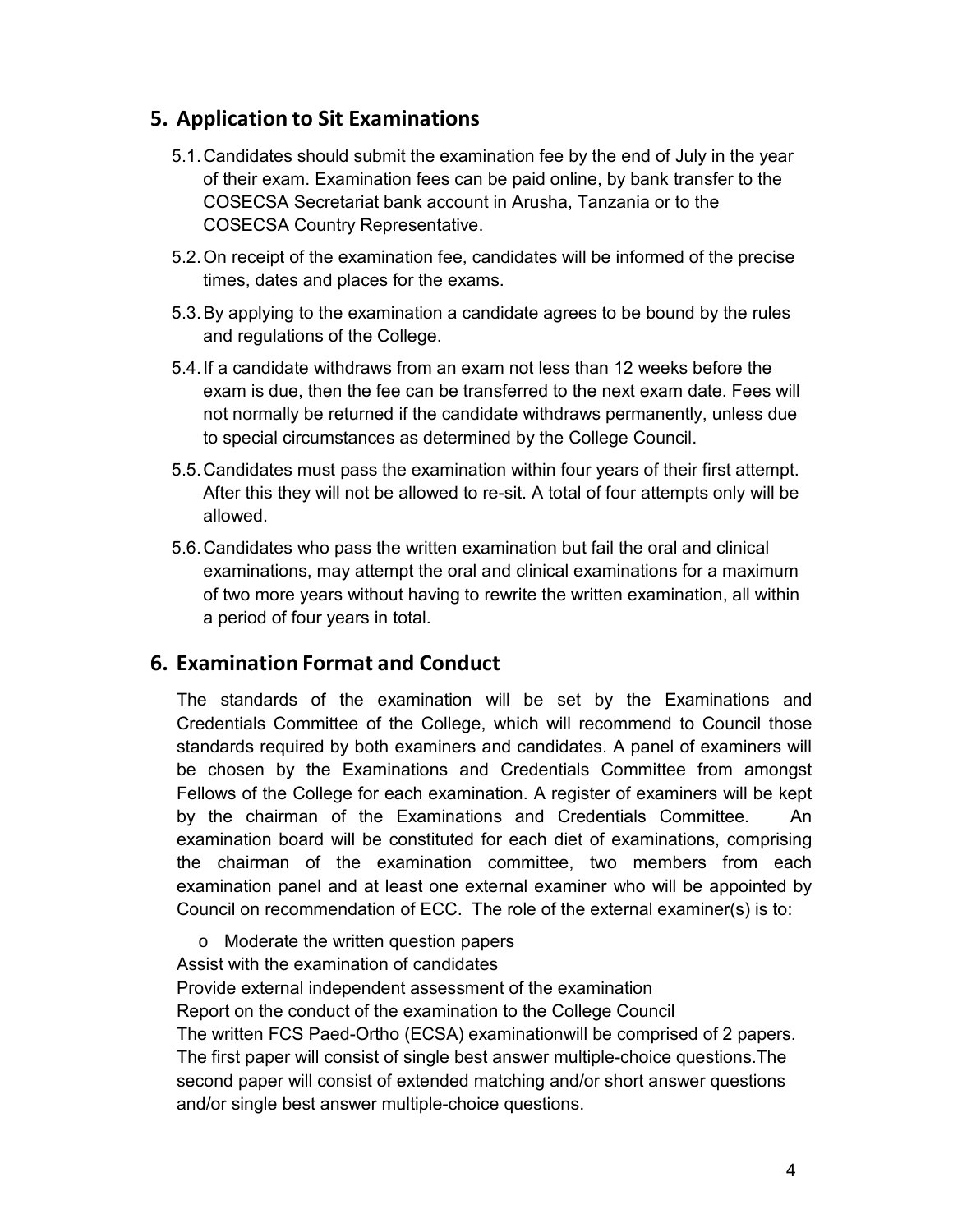- 6.1 Candidates who pass the written examination, will be invited by the Chairman of the Examinations and Credentials Committee to the clinical and oral examination. Candidates who do not pass the written section will not be invited to the clinicaland oral examination.
- 6.2 There will be two 30-minute orals. A clinical examination takes place at the same time and at the same site as the oral. This will be comprised ofsix 20-minute cases.
- 6.3 Candidates have to pass the written examination and the clinical and oral examination in order to pass overall.
- 6.4 The written examination may be held in any of the countries of the region. In exceptional circumstances the examination committee may approve an examination site outside the region. The written examinations are held simultaneously on the first Wednesday of September, at a recognised examination centre with impartial invigilation. The COSECSA Country Representative shall be the Chief Examiner.
- 6.5 The examination papers will be set by members of the examination committee and independently moderated by an external examiner.
- 6.6 No details of marks will be issued to Country Representatives or candidates. Candidates should bring proof of identity. As discussed in Section 4, candidates using paper logbooks should bring these, and candidate using the COSECSA electronic logbook should bring signed printouts of these.
- 6.7 If a candidate fails their clinical examination then they may attempt the clinical examination for a maximum of 2 more years without having to rewrite the written examination.
- 6.8 The chairman of the examination panel will endeavour to minimise the chance of a candidate being examined by an examiner from their own training institution.
- 6.9 The panel of examiners will give the results to the Examination Board who will meet on the day of examination. The Board will then approve the results on behalf of Council and publish them.
- 6.10 For each candidate who fails the exam, the Board will allocate a Fellow of the College (usually a member of the panel of examiners) who will communicate with the candidate and offer advice as may be indicated. Details of marks will not be given.
- 6.11 Appeals against results must be made in writing to the Council within 60 days of the completion of the examination. The President of the College will then appoint an impartial Appeals Committee to investigate the appeal, and require a written report to be filed by the Chairmen of the panel of examiners and the Examination Board. The Appeals Committee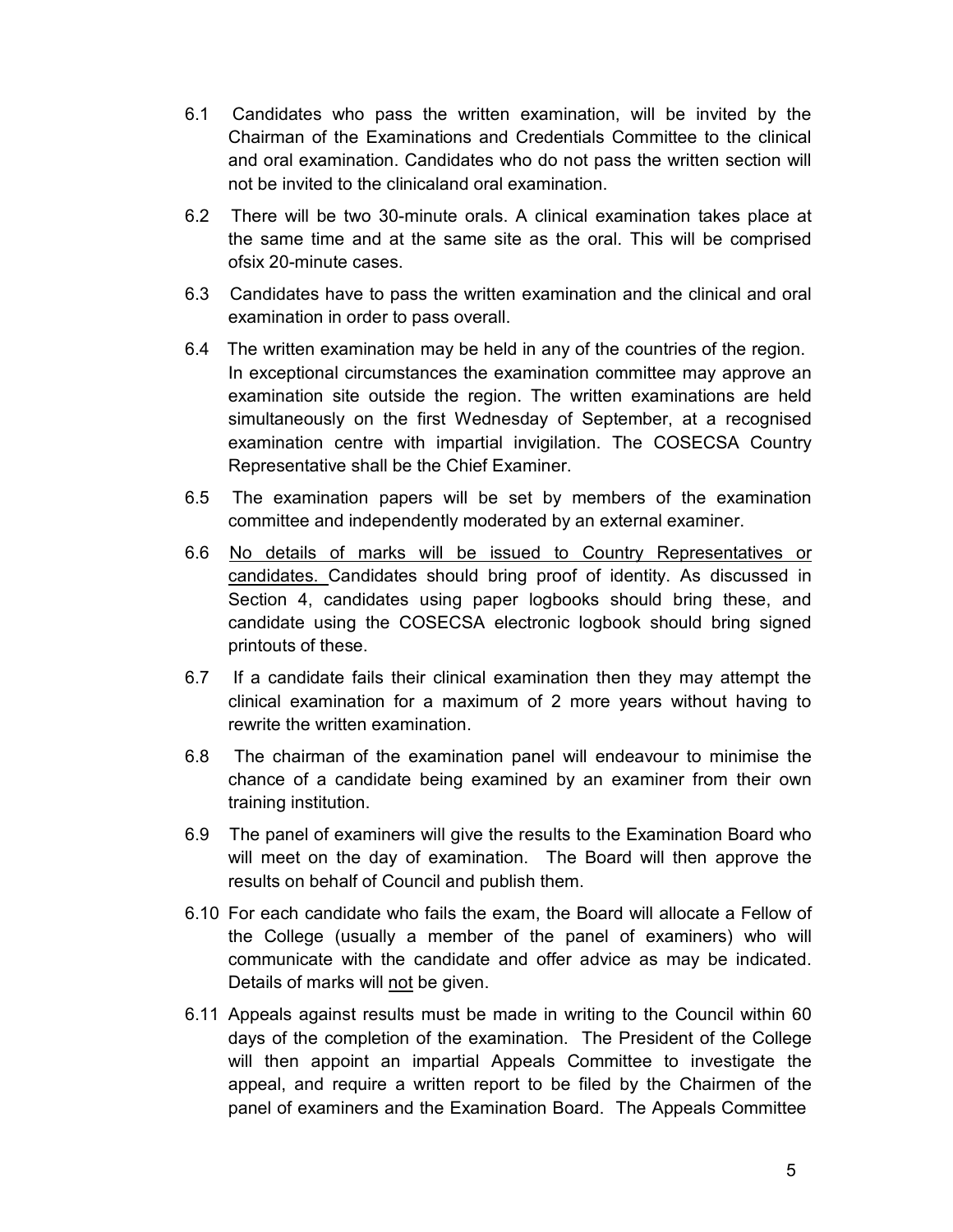will then take all considerations and its own findings into account and recommend a decision, which will remain final and binding.

## **7. Syllabus**

## **Syllabus Outline**

The achievement of the FCS Paed-Ortho (ECSA) by examination denotes that the successful candidate is capable of holding the position of a consultant paediatric orthopaedic surgeon in the region, and of being accorded specialist status.

## **Intended learning outcomes of the program:**

- The graduate will be competent in the evaluation, diagnosis, non-operative and operative management of paediatric orthopaedic/trauma conditions prevalent in the East, Central and Southern African region.
- The candidate will develop qualities of leadership, teaching ability, and research skills appropriate for appointment in a University department of surgery in the region.
- He or she will be a super-specialist in paediatric orthopaedics/trauma surgery and will be expected to have the knowledge and competence of a good Paediatric Orthopaedic/trauma consultant.

It is not possible in this small booklet to list all that the candidate is required to know, but the following is a guide to the scope of the examination.

## **Paediatric Orthopaedics**

A wide knowledge of orthopaedic disease in children that includes congenital and genetically determined disorders, metabolic disorders, degenerative diseases and disturbances, and disabilities resulting from disorders of the central and peripheral nervous systems. This knowledge should extend from clinical diagnosis through management of rehabilitation.

## *Topics Covered:*

## **GENERAL**

- Clinical Examination of the Child
- Musculoskeletal System Imaging
- Embryology, growth, and development of the musculoskeletal system.
- Skeletal dysplasias
- Orthopaedic Genetics and Syndromes of Orthopaedic Importance
- Metabolic Bone Disease in Children
- Musculoskeletal Infection
- Bone and Soft tissue tumours
- Cerebral Palsy
- Myelodysplasia
- Child Abuse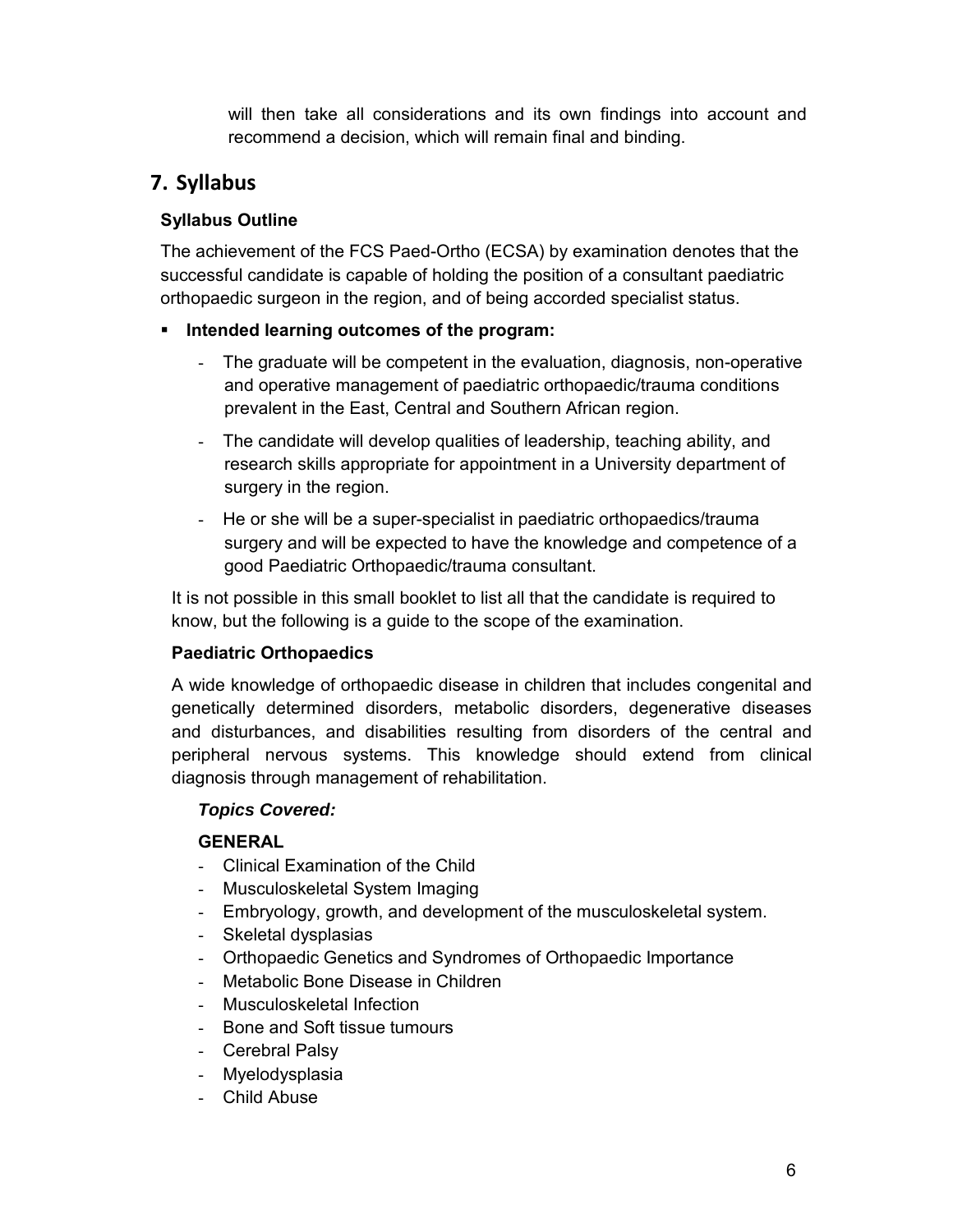#### **REGIONAL**

- Spinal Disorders in Childhood and Adolescence
- Upper limb congenital anomalies and brachial plexus
- Developmental Hip Dysplasia and Dislocation
- Perthe's Disease and Slipped Epiphysis
- Lower extremity Deformity congenital anomalies, angular, rotational, limb length discrepancy
- Clubfoot
- A sound knowledge of the standard operative procedures used and their complications.
- Knowledge of the standard investigative techniques used in orthopaedics.
- A knowledge of specialized areas such as the spine, the hand etc.

#### **Paediatric Trauma**

A sound knowledge of the care of childhood musculoskeletal trauma:

- Initial resuscitationand paediatric assessment
- Management of polytrauma(Multiple injuries and the principles of shock and resuscitation)
- Musculoskeletal trauma which includes:
	- o Fractures of the limbs and joint injuries
	- o Epiphyseal injuries
	- o Spinal injuries including neurological damage
	- o Pelvic fractures
	- o Injuries to the muscles, tendons, ligaments and nerves
	- o Hand injuries
- Reconstructive surgery
- Complications and their management
- Relevant aspects of rehabilitation.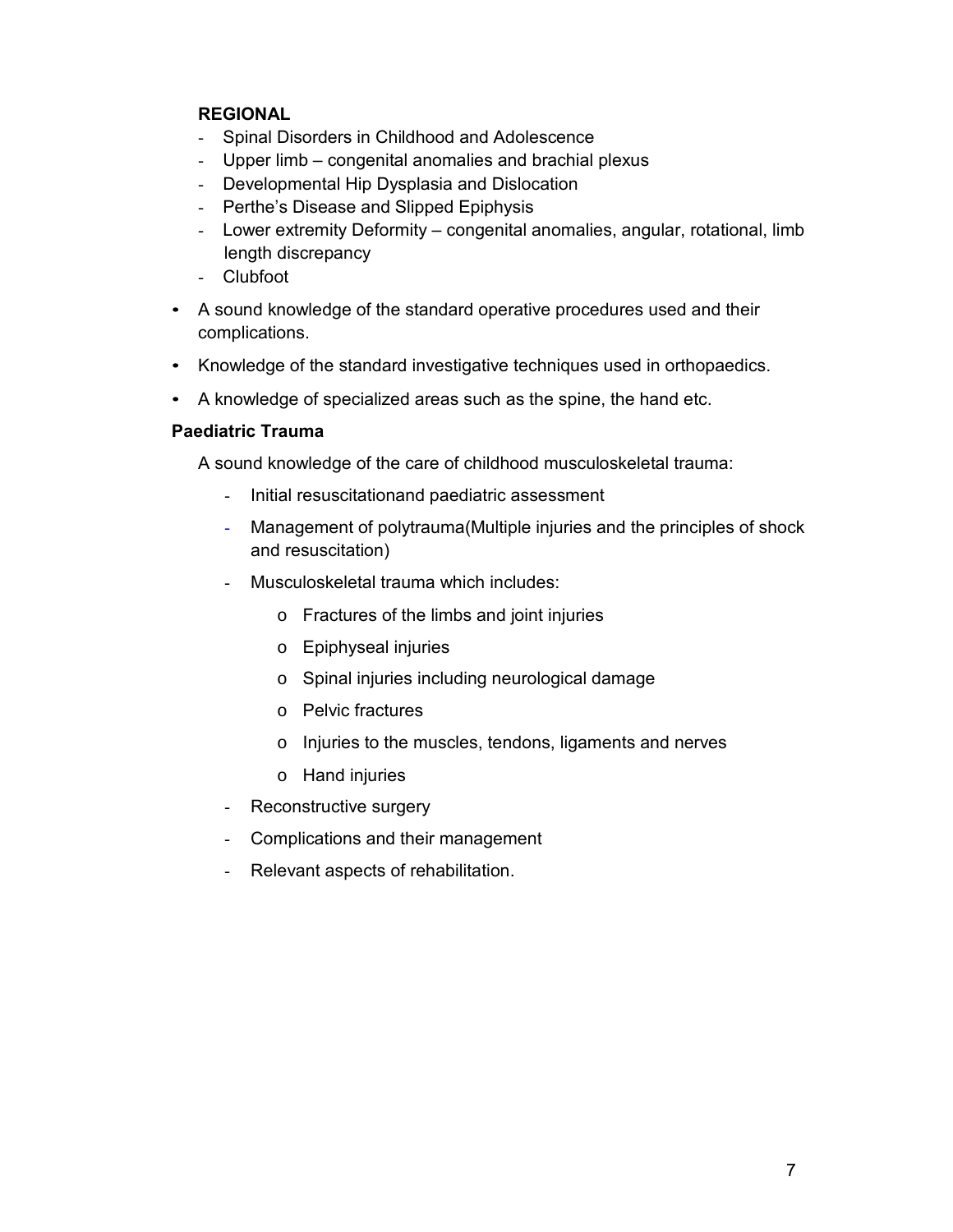#### **Appendix A**

#### **List of Paediatric Orthopaedic procedures for logbook:**

Key Operative Procedures

#### **UL Trauma**

- 1. Proximal Humerus Fracture Percutaneous Pin Fixation
- 2. Humeral Supracondylar Fractures reduction and percutaneous pinning
- 3. Lateral Condyle Fracture open reduction and internal fixation
- 4. Radial Neck Fracture ORIF
- 5. Forearm Fractures fixation
- 6. Distal radius fracture reduction and fixation
- 7. Open fracture debridement

#### **LL Trauma**

- 1. Hip Spica Casting for Femur Fractures
- 2. Flexible Intramedullary Nailing of the femur
- 3. Plating of femoral fractures
- 4. Surgery for epiphyseal injuries of the proximal femur
- 5. Surgery for epiphyseal injuries of the distal femur
- 6. Proximal femur fracture fixation
- 7. Debridement of open fractures
- 8. Tibia fracture fixation

#### **LL Orthopaedic**

#### **Hip Disorders**

- 1. Open Reduction of Congenital Hip Dislocation
- 2. Peri-acetabular Osteotomy
- 3. Varus Derotation Osteotomy (VDRO)
- 4. Percutaneous Pinning of Slipped Capital Femoral Epiphysis
- 5. Hip dysplasia surgery (Salter/Dega Osteotomy e.t.c)
- 6. Femoral limb lengthening
- 7. Bone grafting for defects
- 8. Angular deformities correction

#### **Tibia Disorders**

- 1. Blount's disease
- 2. Surgical correction for Valgus deformities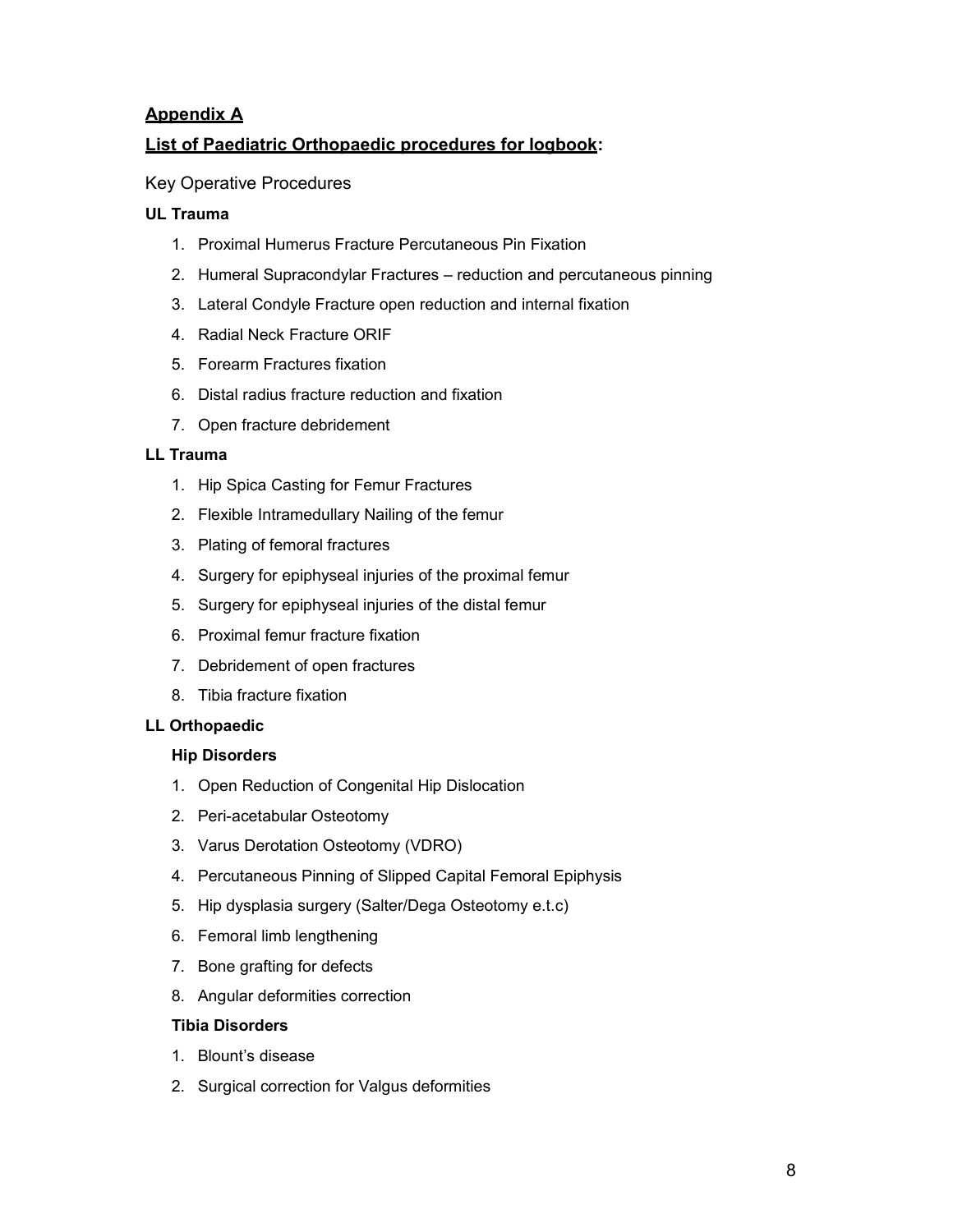- 3. Surgical correction for Varus deformities
- 4. Bone grafting for defects
- 5. Tibial limb lengthening
- 6. Growth modulation procedures
- 7. Tumour/oncologic surgery
- 8. Bone transport

#### **Pediatric Infection**

- 1. Septic joint Irrigation/debridement
- 2. Osteomyelitis

#### **Pediatric Foot Conditions**

- 1. Calcaneonavicular Coalition Excision
- 2. Tarsal Coalition Resection
- 3. Midfoot Osteotomy
- 4. Calcaneal Lengthening Osteotomy
- 5. Gastrocnemius Recession
- 6. Operative Treatment of Resistant Clubfoot
- 7. Split Anterior Tibial Tendon Transfer
- 8. Surgical Treatment of Cavus Foot

#### **Spinal Conditions**

- 1. Posterior Spinal Deformity Instrumentation and Fusion
- 2. Spinal Fracture Instrumentation and Fusion
- 3. Spondylolisthesis Fusion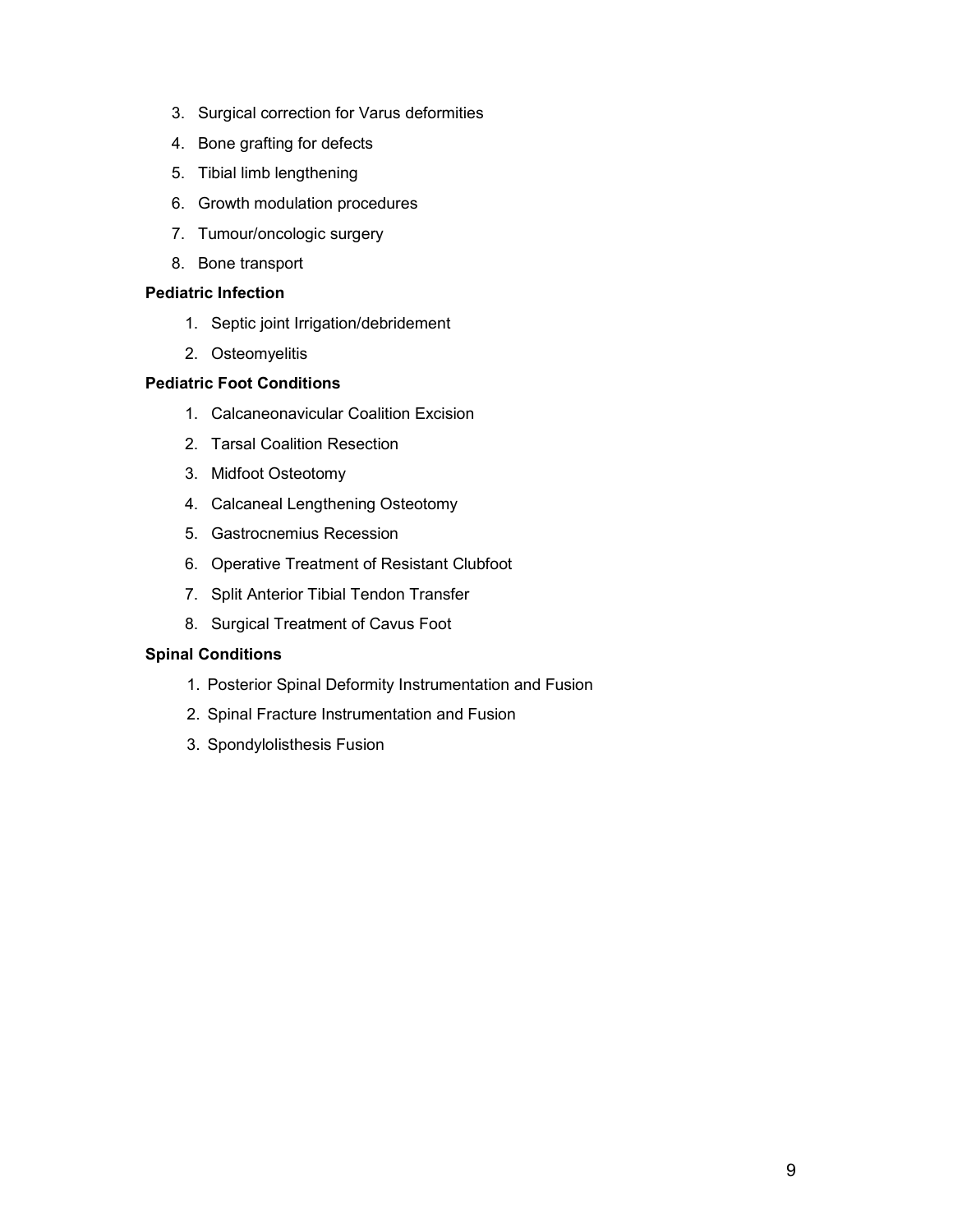#### **Appendix B**

### **Fellowship in Paediatric Orthopaedics Training Guidelines**

#### **Methodology**

#### **Program title:Fellowship in Paediatric Orthopaedics (FCS Paed-Ortho)**

#### **1.0 Teaching and learning approaches:**

The primary approach to learning the clinical and technical skills is through direct participation in patient care in a setting designed to provide:

- 1.1. An appropriate variety and adequate number of cases
- 1.2. Direct supervision and feedback
- 1.3. Increasing independence and responsibility in practice self guided learning around the clinical practice
- 1.4. Learning through teaching of orthopaedic residents, students and allied healthpractitioners.

Learning of the knowledge base in paediatric orthopaedics and its application will be accomplished through scheduled activities based on the curriculum content.

- a) The activities will include topic based and case based rounds and seminars 1-2 times per week.
- b) In addition to the local seminar format, online distance learning will be used where appropriate to ensure access to leading international resources.

#### **2.0 Trainee Assessment Strategies:**

- i In training evaluation reports (reports from accredited surgeon trainers)
- ii Internal trainee progress assessment by multiple-choice questions at the end of year 1.
- iii Formal Written,Clinical and Oral examination (summative) at exit (year 2)
- iv Individual case e-logbooks documenting increasing skill level participation in repeat (same) surgeries and handling increasing case complexity.
- v Procedure based preceptor evaluations for 25 selected key technical operative procedures **(Appendix A)**(graded at 5 levels of advancing skill)
- vi Preparation of surgical indications rounds and clinical presentations
- vii Evaluation of teaching leadership output (participation in teaching rounds and clinical - teaching of residents, medical students, etc.)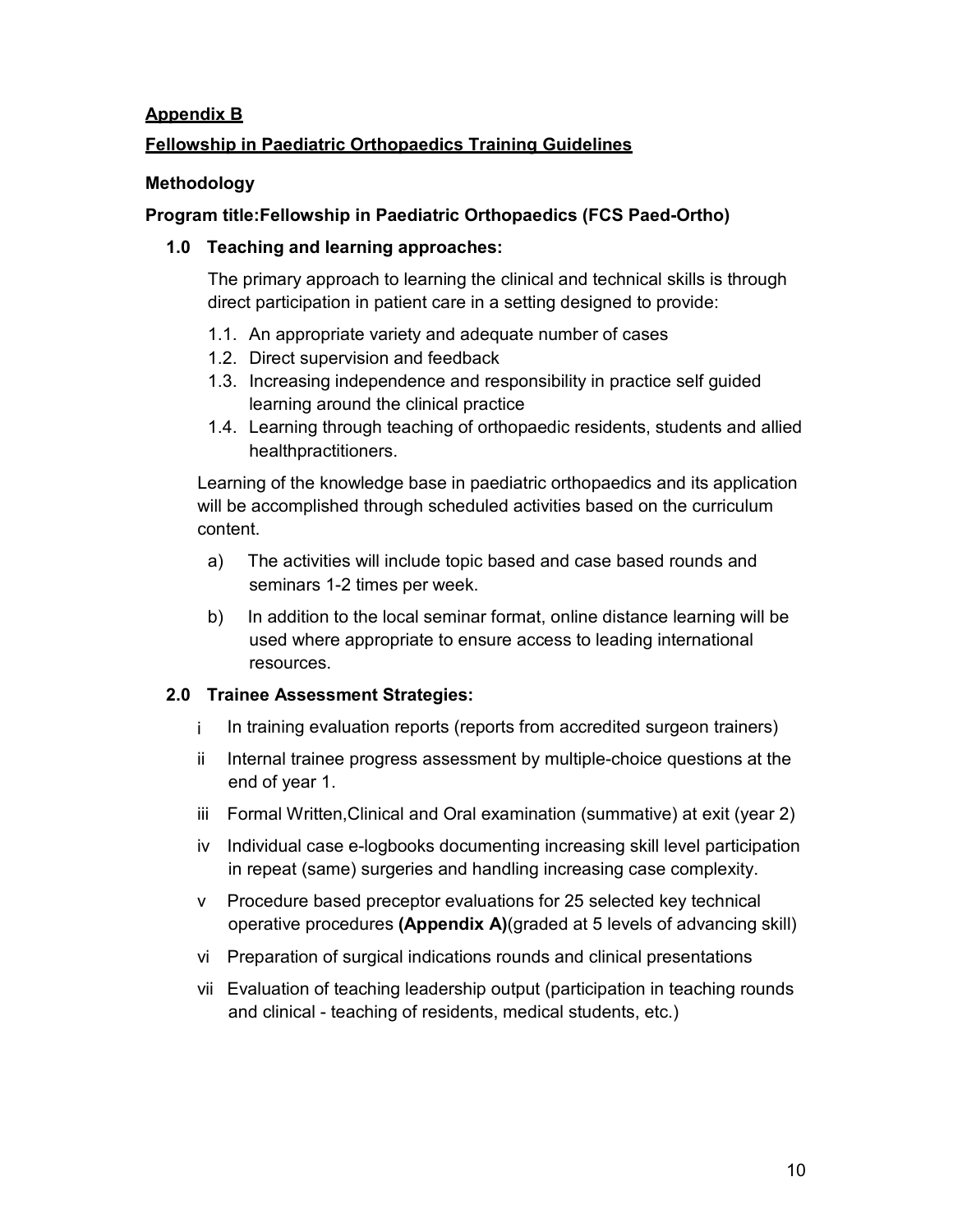#### **3.0 Governance and Management of the Programme**

The local Head of the Orthopaedic department shall be responsible for governing the programme including administration of the curriculum, monitoring of surgical experience and supervision, testing and ensuring that adequate hospital resources are available so that the trainee can complete the required emergency and elective operations.

#### **4.0 Training Faculty**

- 4.1. Competent Paediatric Orthopaedic surgery-trainers will work in concert with, and take direction from the training site's Orthopaedic Head as per agreed curriculum.
- 4.2. Multiple Paediatric Orthopaedic surgery trainers will provide a full, uninterrupted year of training. They shall assist in providing weekday educational activities in all clinical settings including patient clinics, operating theatre, ward and the various planning and academic rounds.

#### **5.0 Trainees' Responsibilities**

Trainee duties, responsibilities, schedules will be balanced to ensure quality safety and maximum academic gain and will be provided by the COSECSA Accredited Trainer.

#### **6.0 Educational Resources**

Multiple electronic educational resources shall be secured for this programme

- *Primary Resource textbooks:* (at least 20 e-textbooks available for download at pedorthoacademy.org)
- **EXECTE:** Lovell and Winter's Paediatric Orthopaedics
- Morrissy and Weinstein's Atlases of Paediatric Orthopaedic Surgery
- Rockwood and Wilkin's Fractures in Children

*Other Books:*

 American Academy of Orthopaedic Surgeons (AAOS) Comprehensive Orthopaedic Review, Instructional Course Lectures, Orthopaedic Knowledge Updates.

*Surgical Videos:*

 Multiple available from AAOS "Orthopaedic Video Theatre" via established agreement. Multiple other accessible resources: Pedorthoacademy.org